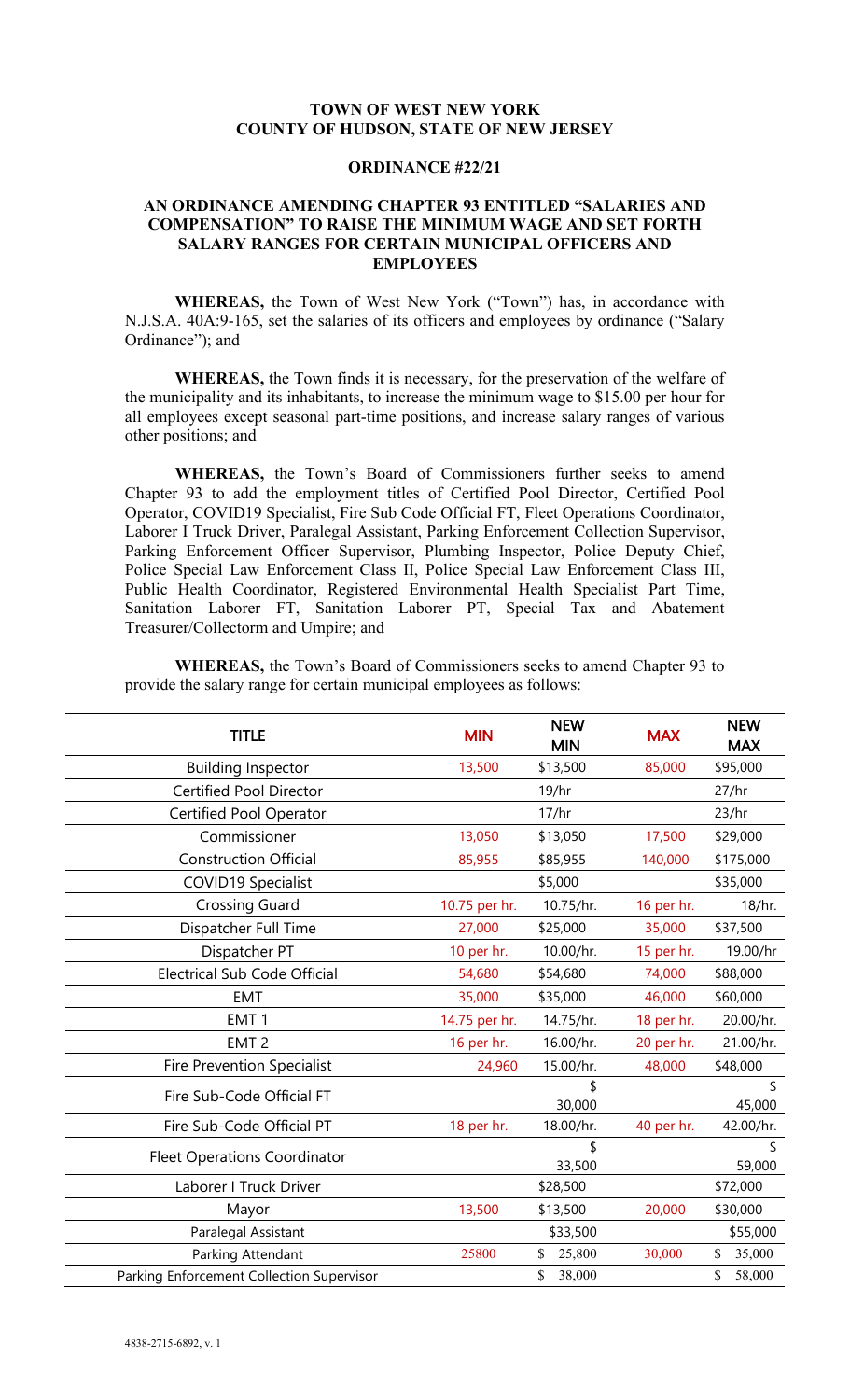| Parking Enforcement Officer Supervisor                |          | \$<br>48,000 |          | \$<br>62,000 |
|-------------------------------------------------------|----------|--------------|----------|--------------|
| Parking Enforcment Officer/Parking Meter Collector FT | 25800    | 25,800       | 51000    | \$<br>65,000 |
| Parking Enforcment Officer/Parking Meter Collector PT | 11.00/hr | 11.00/hr     | 16.00/hr | 19/hr        |
| Plumbing Inspector                                    |          | \$30,000     |          | \$72,000     |
| Police Captain                                        | 133,848  | \$133,848    | 180,000  | \$190,000    |
| Police Deputy Chief                                   |          | \$153,925    |          | \$240,000    |
| Police Lieutenant                                     | 110,383  | \$110,383    | 155,000  | \$182,000    |
| Police Officer                                        | 47,060   | \$47,060     | 110,000  | \$135,000    |
| Police Sergeant                                       | 94,342   | \$94,342     | 135,000  | \$157,500    |
| Police Special Law Enforcement Officer - Class II     |          | 21.00/hr     |          | 30.00/hr.    |
| Police Special Law Enforcement Officer - Class III    |          | 26.00/hr     |          | 34.00/hr.    |
| <b>Public Health Coordinator</b>                      |          | 18.00/hr.    |          | 32.00/hr.    |
| <b>Recreation Director</b>                            | 60,000   | \$59,259     | 90,000   | \$100,000    |
| Reg. Environmental Health Specialist                  | 25,000   | \$25,000     | 55,000   | \$75,000     |
| Reg. Environmental Health Specialist (PT)             |          | 12.00/hr.    |          | 26.00/hr.    |
| Sanitation Laborer FT                                 |          | \$27,500     |          | \$50,000     |
| Sanitation Laborer PT                                 |          | 13/hr.       |          | 17/hr.       |
| Special Tax & Abatement Treasurer/Collector           |          | \$45,000     |          | \$73,000     |
| Supervising Emergency Medical Technician              | 35,000   | \$35,000     | 46,000   | \$91,000     |
| <b>Tax Collector</b>                                  | 60,000   | \$60,000     | 125,000  | \$135,000    |
| <b>Truck Driver</b>                                   | 25,934   | \$25,934     | 62,000   | \$67,000     |
| <b>Truck Driver Heavy</b>                             | 25,000   | \$25,000     | 62,000   | \$72,000     |
| Umpire (PT)                                           |          | 12.00/hr.    |          | 16.00/hr     |
|                                                       |          |              |          |              |

**NOW, THEREFORE BE IT ORDAINED,** by the Board of Commissioners of the Town of West New York, that the Salary Ordinance is hereby amended to add the employment titles of Certified Pool Director, Certified Pool Operator, COVID19 Specialist, Fire Sub Code Official FT, Fleet Operations Coordinator, Laborer I Truck Driver, Paralegal Assistant, Parking Enforcement Collection Supervisor, Parking Enforcement Officer Supervisor, Plumbing Inspector, Police Deputy Chief, Police Special Law Enforcement Class II, Police Special Law Enforcement Class III, Public Health Coordinator, Registered Environmental Health Specialist Part Time, Sanitation Laborer FT, Sanitation Laborer PT, Special Tax and Abatement Treasurer/Collectorm and Umpire.

**BE IT FURTHER ORDAINED,** by the Board of Commissioners of the Town of West New York that the Salary Ordinance is hereby amended to provide the salary range for the following municipal employees:

| <b>TITLE</b>                      | <b>MIN</b>    | <b>NEW</b><br><b>MIN</b> | <b>MAX</b> | <b>NEW</b><br><b>MAX</b> |
|-----------------------------------|---------------|--------------------------|------------|--------------------------|
| <b>Building Inspector</b>         | 13,500        | \$13,500                 | 85,000     | \$95,000                 |
| <b>Certified Pool Director</b>    |               | 19/hr                    |            | 27/hr                    |
| <b>Certified Pool Operator</b>    |               | 17/hr                    |            | 23/hr                    |
| Commissioner                      | 13,050        | \$13,050                 | 17,500     | \$29,000                 |
| <b>Construction Official</b>      | 85,955        | \$85,955                 | 140,000    | \$175,000                |
| <b>COVID19 Specialist</b>         |               | \$5,000                  |            | \$35,000                 |
| <b>Crossing Guard</b>             | 10.75 per hr. | 10.75/hr.                | 16 per hr. | 18/hr.                   |
| Dispatcher Full Time              | 27,000        | \$25,000                 | 35,000     | \$37,500                 |
| Dispatcher PT                     | 10 per hr.    | 10.00/hr.                | 15 per hr. | 19.00/hr                 |
| Electrical Sub Code Official      | 54,680        | \$54,680                 | 74,000     | \$88,000                 |
| <b>EMT</b>                        | 35,000        | \$35,000                 | 46,000     | \$60,000                 |
| EMT <sub>1</sub>                  | 14.75 per hr. | 14.75/hr.                | 18 per hr. | 20.00/hr.                |
| EMT <sub>2</sub>                  | 16 per hr.    | 16.00/hr.                | 20 per hr. | 21.00/hr.                |
| <b>Fire Prevention Specialist</b> | 24,960        | 15.00/hr.                | 48,000     | \$48,000                 |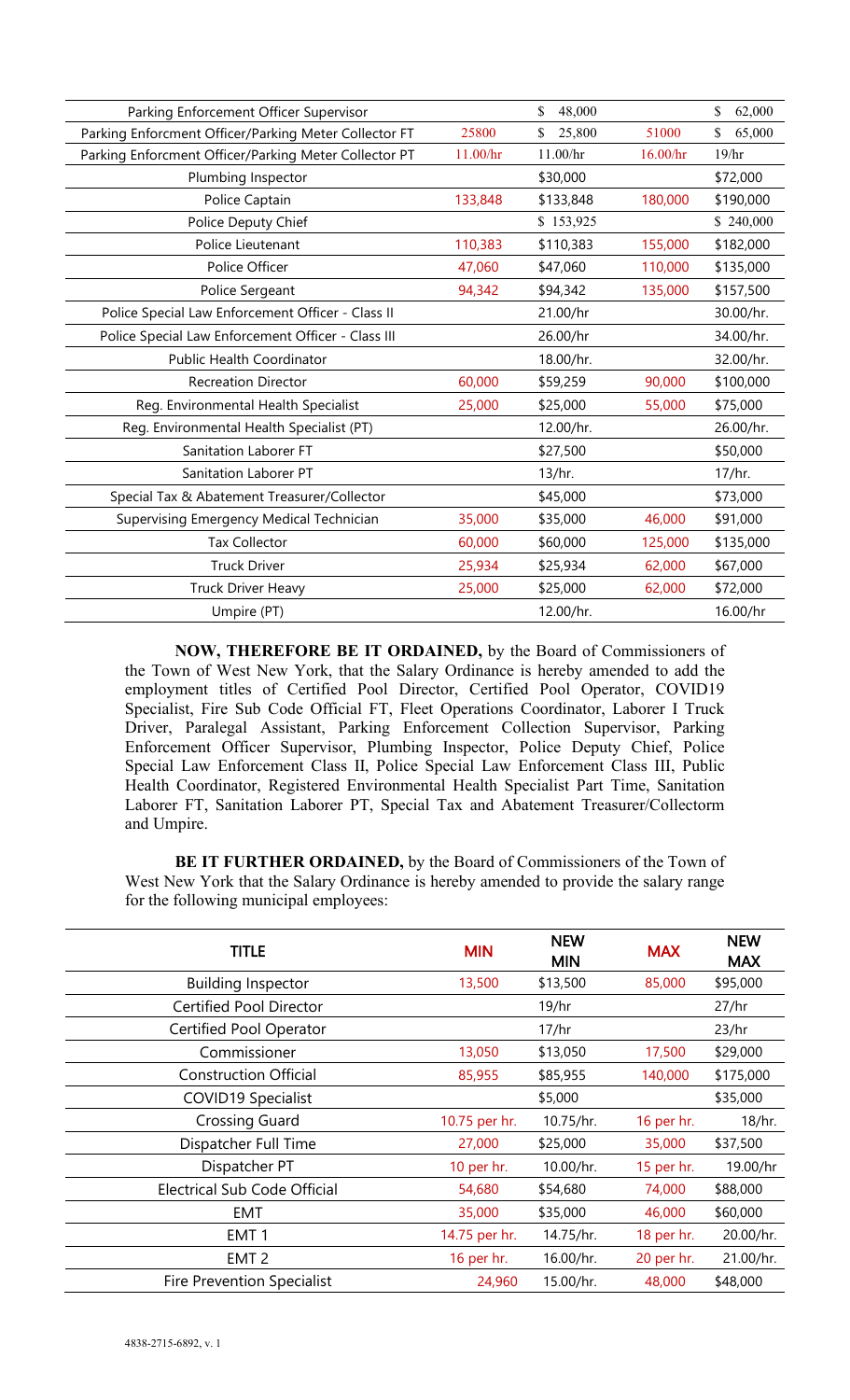| Fire Sub-Code Official FT                             |            | \$<br>30,000 |            | \$<br>45,000 |
|-------------------------------------------------------|------------|--------------|------------|--------------|
| Fire Sub-Code Official PT                             | 18 per hr. | 18.00/hr.    | 40 per hr. | 42.00/hr.    |
| <b>Fleet Operations Coordinator</b>                   |            | \$<br>33,500 |            | \$<br>59,000 |
| Laborer I Truck Driver                                |            | \$28,500     |            | \$72,000     |
| Mayor                                                 | 13,500     | \$13,500     | 20,000     | \$30,000     |
| Paralegal Assistant                                   |            | \$33,500     |            | \$55,000     |
| Parking Attendant                                     | 25800      | \$<br>25,800 | 30,000     | \$<br>35,000 |
| Parking Enforcement Collection Supervisor             |            | 38,000<br>\$ |            | \$<br>58,000 |
| Parking Enforcement Officer Supervisor                |            | \$<br>48,000 |            | \$<br>62,000 |
| Parking Enforcment Officer/Parking Meter Collector FT | 25800      | \$<br>25,800 | 51000      | \$<br>65,000 |
| Parking Enforcment Officer/Parking Meter Collector PT | 11.00/hr   | 11.00/hr     | 16.00/hr   | 19/hr        |
| Plumbing Inspector                                    |            | \$30,000     |            | \$72,000     |
| Police Captain                                        | 133,848    | \$133,848    | 180,000    | \$190,000    |
| Police Deputy Chief                                   |            | \$153,925    |            | \$240,000    |
| Police Lieutenant                                     | 110,383    | \$110,383    | 155,000    | \$182,000    |
| Police Officer                                        | 47,060     | \$47,060     | 110,000    | \$135,000    |
| Police Sergeant                                       | 94,342     | \$94,342     | 135,000    | \$157,500    |
| Police Special Law Enforcement Officer - Class II     |            | 21.00/hr     |            | 30.00/hr.    |
| Police Special Law Enforcement Officer - Class III    |            | 26.00/hr     |            | 34.00/hr.    |
| Public Health Coordinator                             |            | 18.00/hr.    |            | 32.00/hr.    |
| <b>Recreation Director</b>                            | 60,000     | \$59,259     | 90,000     | \$100,000    |
| Reg. Environmental Health Specialist                  | 25,000     | \$25,000     | 55,000     | \$75,000     |
| Reg. Environmental Health Specialist (PT)             |            | 12.00/hr.    |            | 26.00/hr.    |
| Sanitation Laborer FT                                 |            | \$27,500     |            | \$50,000     |
| Sanitation Laborer PT                                 |            | 13/hr.       |            | 17/hr.       |
| Special Tax & Abatement Treasurer/Collector           |            | \$45,000     |            | \$73,000     |
| Supervising Emergency Medical Technician              | 35,000     | \$35,000     | 46,000     | \$91,000     |
| Tax Collector                                         | 60,000     | \$60,000     | 125,000    | \$135,000    |
| <b>Truck Driver</b>                                   | 25,934     | \$25,934     | 62,000     | \$67,000     |
| <b>Truck Driver Heavy</b>                             | 25,000     | \$25,000     | 62,000     | \$72,000     |
| Umpire (PT)                                           |            | 12.00/hr.    |            | 16.00/hr     |
|                                                       |            |              |            |              |

**BE IT FURTHER ORDAINED,** by the Board of Commissioners of the Town of West New York that effective January 1, 2022, all employees will have a minimum wage of 15.00 per hour except for seasonal part-time positions.

**BE IT FURTHER ORDAINED,** by the Board of Commissioners of the Town of West New York that the salary ranges of the remaining employment titles shall remain unchanged.

## **SECTION ONE**

**Severability.** The Provisions of this Ordinance are separable and if any provision, clause, sentence, subsection, word or part thereof is held illegal, invalid, or unconstitutional, or inapplicable to any person or circumstance, such illegality, invalidity or unconstitutionality, or inapplicability shall not affect or impair any of the remaining provisions clauses, sentences, subsections, words, or parts of the regulation or their application to other persons or circumstances. It is hereby declared to be the legislative intent that this Ordinance would have been adopted if such illegal, invalid, or unconstitutional provision, clause words, or parts, of the regulation of their application to other persons or circumstances. It is hereby declared to be the legislative intent that this Ordinance would have been adopted if such illegal, invalid, or unconstitutional provision, clause, sentence, subsection, work or part had not been included therein, and if such persons or circumstances, to which the ordinance or part thereof is held inapplicable, had been specifically exempted there from.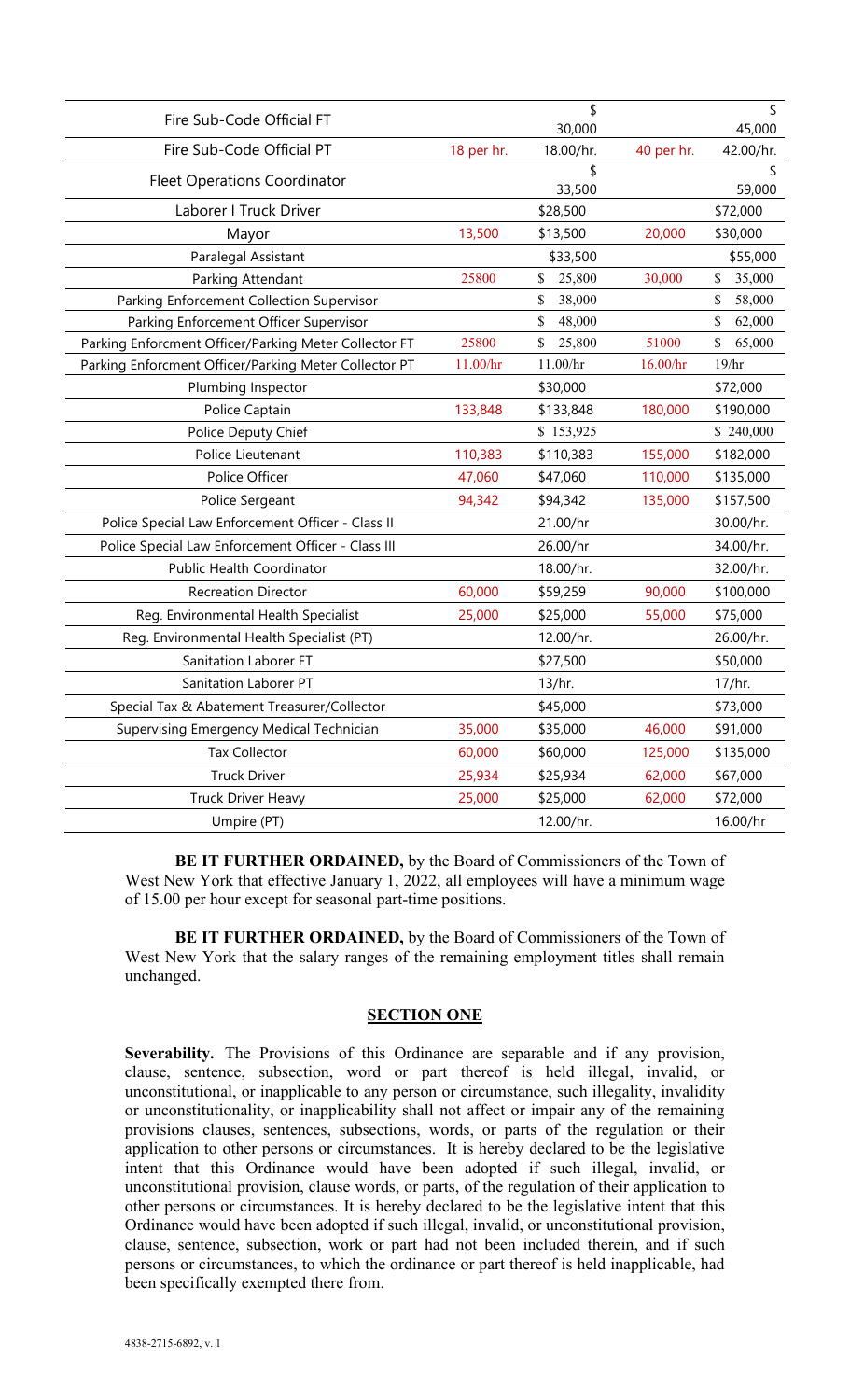### **SECTION TWO**

**Repealer.** All other ordinances or parts of ordinances inconsistent with this ordinance are hereby repealed, to the extent of such inconsistency.

#### **SECTION THREE**

This Ordinance shall take effect upon passage and publication as required by law.

# **SUMMARY OF ORDINANCE**

This Ordinance:

Adds the employment titles and salary ranges of Certified Pool Director, Certified Pool Operator, COVID19 Specialist, Fire Sub Code Official FT, Fleet Operations Coordinator, Laborer I Truck Driver, Paralegal Assistant, Parking Enforcement Collection Supervisor, Parking Enforcement Officer Supervisor, Plumbing Inspector, Police Deputy Chief, Police Special Law Enforcement Class II, Police Special Law Enforcement Class III, Public Health Coordinator, Registered Environmental Health Specialist Part Time, Sanitation Laborer FT, Sanitation Laborer PT, Special Tax and Abatement Treasurer/Collectorm and Umpire.

Amends the current salary ranges for the following municipal employees:

| Commissioner                         |
|--------------------------------------|
| Crossing Guard                       |
| Dispatcher (Part Time)               |
|                                      |
|                                      |
| Fire Sub-Code Official PT            |
| Parking Attendant                    |
| Police Captain                       |
| Police Lieutenant                    |
| Police Sergeant                      |
| Reg. Environmental Health Specialist |
| Tax Collector                        |
| <b>Truck Driver Heavy</b>            |
|                                      |

The salary ranges of the remaining employment titles shall remain unchanged.

Effective January 1, 2022, all employees will have a minimum wage of 15.00 per hour except for seasonal part-time positions.

#### **Introduced: November 10, 2021**

#### **Adopted: December 15, 2021**

#### **Statement**

The foregoing ordinance having been previously adopted for first reading and published was further considered by the Mayor and Board of Commissioners of the Town of West New York on **December 15, 2021** and at said date was duly and finally adopted after public hearing thereon.

Adelinny Plaza, RMC Town Clerk